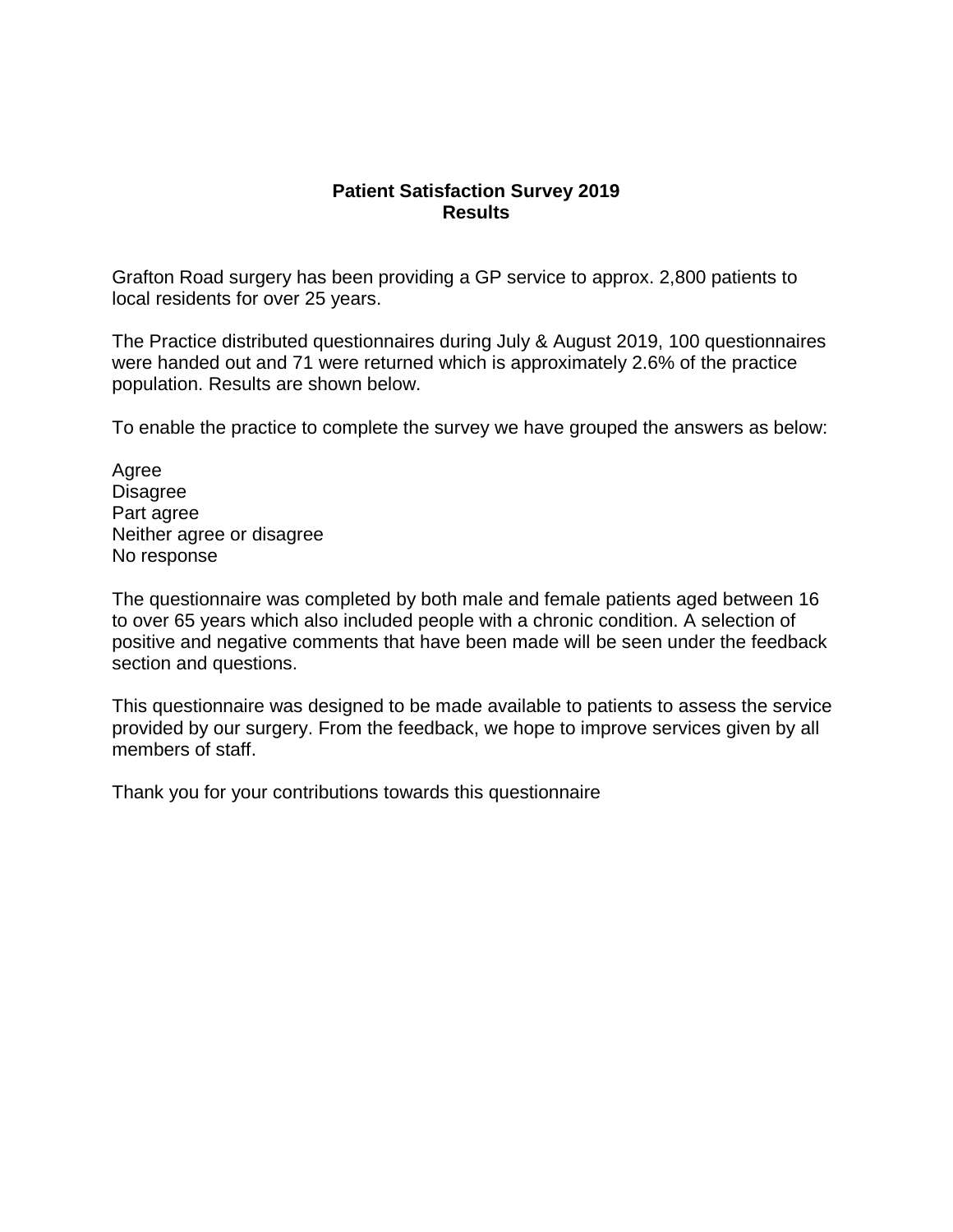# **The Practice offers health care information in terms of leaflets provided in reception and in the waiting room.**

 Out of 71 patients who completed the survey, 69 (98%) of the patients agreed, 1 (1%) neither agreed or disagreed and 1 (1%) provided no response.

| Leaflets provided in reception |       |
|--------------------------------|-------|
| Agreed                         | 98%   |
| Disagreed                      | $0\%$ |
| Part agreed                    | 0%    |
| Neither agreed or disagreed    | 1%    |
| No response                    | 1%    |

 **Practice Response:** We are happy and will ensure we continue to provide high quality information for patients.

## **I am usually able to book appointments at a time that suits me**

 Out of 71 patients who completed the survey, 45 (64%) agreed they could get an appointment at a time that suited them. 15 (21%) said the part agreed, 2 patients provided no response, 16 (8%) patients disagreed and 3 (4%) neither agreed or disagreed.

| Booking appointment at a time that suits |     |
|------------------------------------------|-----|
| the patient                              |     |
| Agreed                                   | 64% |
| Disagreed                                | 8%  |
| Part agreed                              | 21% |
| Neither agreed or disagreed              | 4%  |
| No response                              | 3%  |

 **Practice Response:** We constantly looking at ways to provide appointments that are convenient for the patient.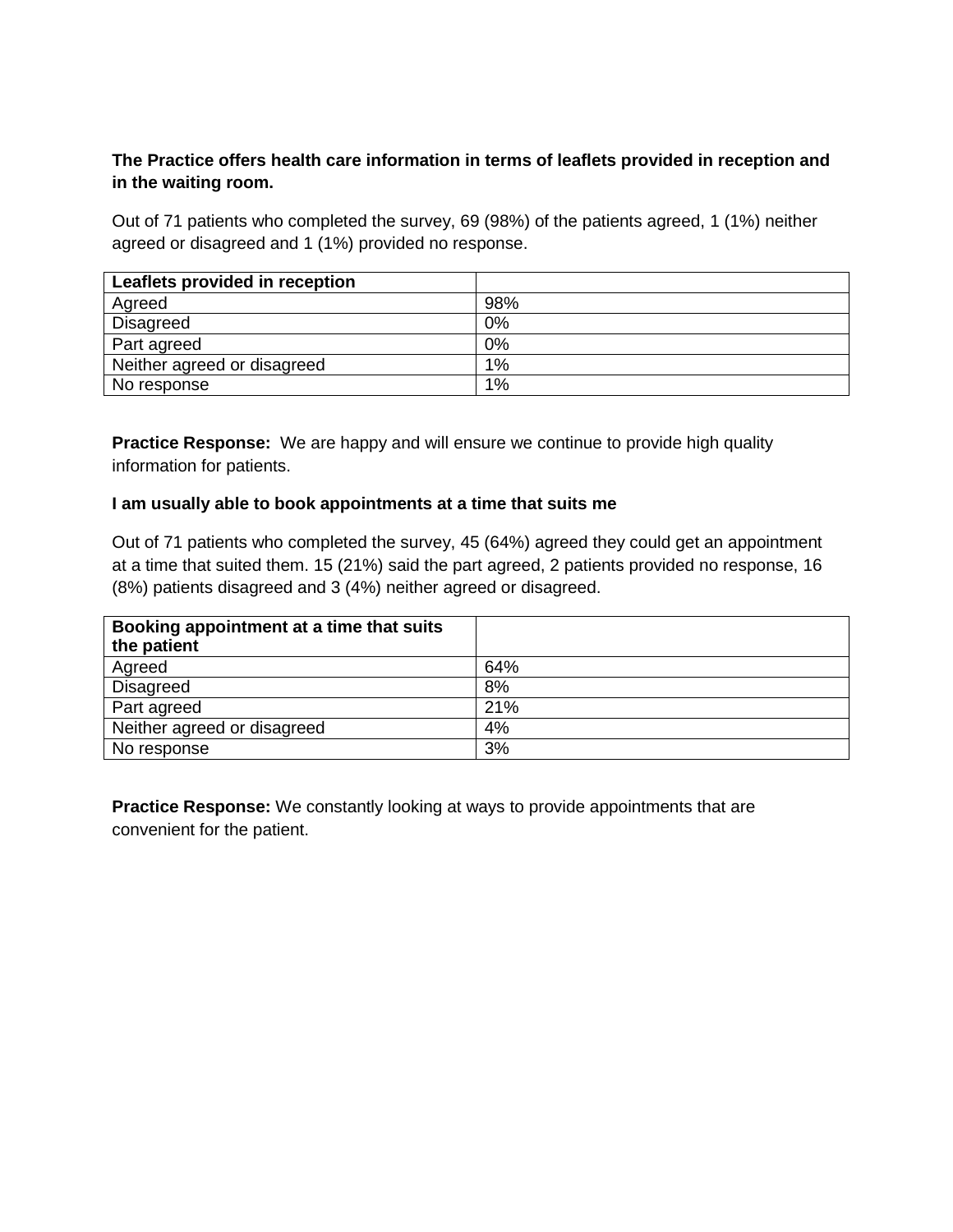# **Do you get to book with a doctor of your choice?**

 Out of 71 patients who completed the survey, 41 patients (59%) agreed they could get the GP of their choice, 13 patients (18%) part agreed, 6 (8%) patients disagreed and 11 patients (15%) neither agreed or disagreed.

| Doctor of choice            |     |
|-----------------------------|-----|
| Agreed                      | 59% |
| Disagreed                   | 8%  |
| Part Agreed                 | 18% |
| Neither Agreed or Disagreed | 15% |
| No response                 | 0%  |

 **Practice Response:** We are happy with the results, we recognise that patients sometimes cannot get their choice of doctor. We recognise the doctors here do not work on certain days.

# **Is it easy for me to enter and move around the building?**

 Out of 71 patients who completed the survey, 69 (98%) of the patients agreed, 1 (1%) disagreed and 1 (1%) provided no response.

| Access around the building |       |
|----------------------------|-------|
| Agreed                     | 98%   |
| <b>Disagreed</b>           | $1\%$ |
| Part Agree                 | 0%    |
| Neither agree or Disagree  | 0%    |
| No response                | 1%    |

## **The reception, treatment room and other parts of the practice are always clean, and tidy.**

 Out of 71 patients who completed the survey, 70 (99%) agreed and 1 (1%) provided no response.

| Rooms are clean and Tidy    |     |
|-----------------------------|-----|
| Agreed                      | 99% |
| Disagreed                   | 0%  |
| Part agreed                 | 0%  |
| Neither agreed or disagreed | 0%  |
| No response                 | 1%  |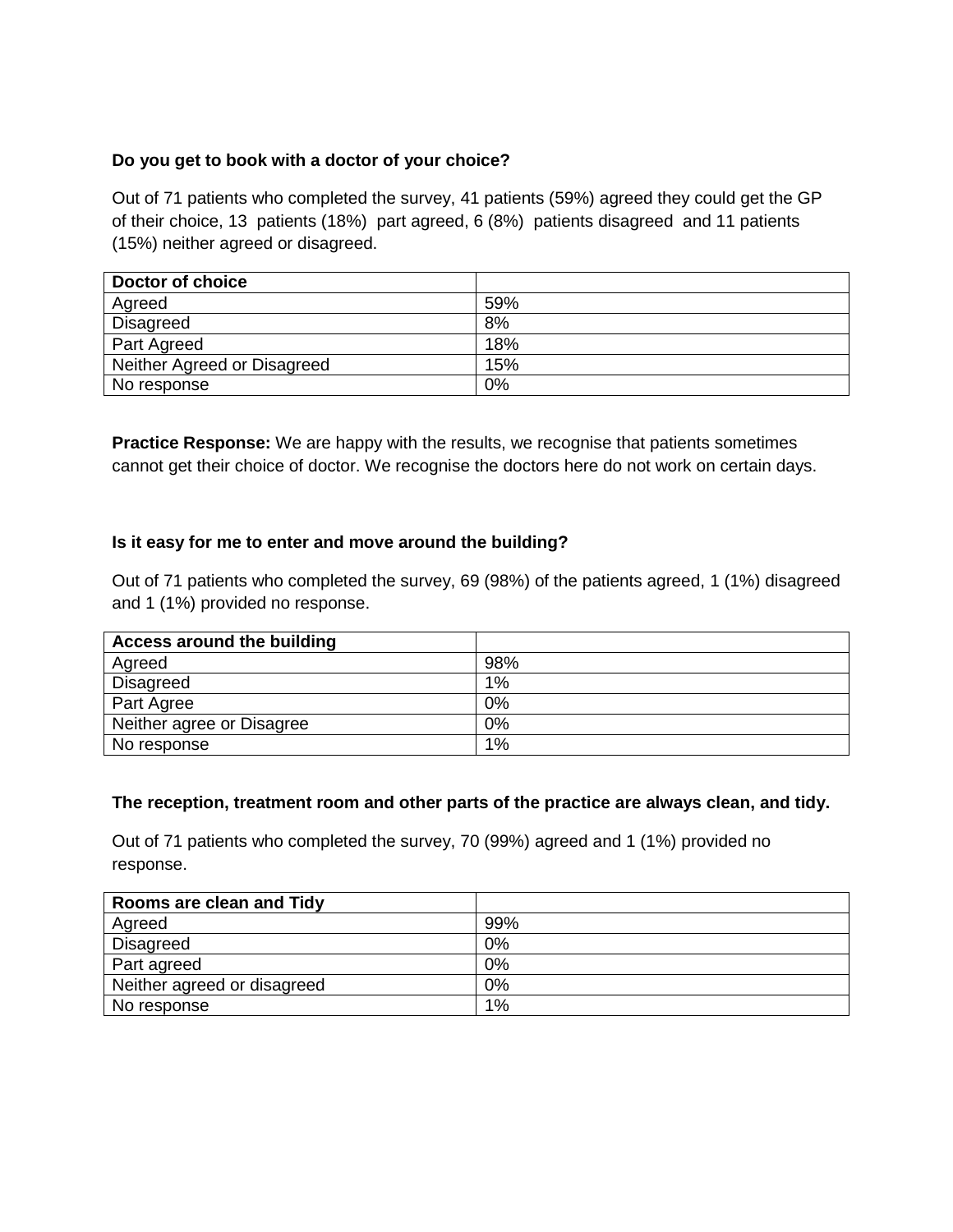# **Whenever I want to talk about anything privately I am able to do so in a quiet area.**

 Out of 71 patients who completed the survey, 59 (84%) agreed, 8 (11%) patients neither agreed or disagreed, 2 (3%) of patients part agreed and 1 (1%) disagreed. 1 (1%) patient provided no response.

| <b>Talk privately</b>       |       |
|-----------------------------|-------|
| Agreed                      | 84%   |
| Disagreed                   | $1\%$ |
| Part Agreed                 | 3%    |
| Neither agreed or disagreed | 11%   |
| No response                 | $1\%$ |

 **Practice Response:** We would like to remind patients that should they need to discuss anything in confidence, there are places available to do this. Please advise a member of the Team should you wish to do so.

# **I always feel I am treated well when I call to make an appointment or request a visit**

 Out of 71 patients who completed the survey, 68 (96%) agreed 2 (3%) patients part agreed and 1 (1%) provided no response.

| Treated well when called to make<br>appointment or request a visit |     |
|--------------------------------------------------------------------|-----|
| Agreed                                                             | 96% |
| Disagreed                                                          | 0%  |
| Part agreed                                                        | 3%  |
| Neither agreed or disagreed                                        | 0%  |
| No response                                                        | 1%  |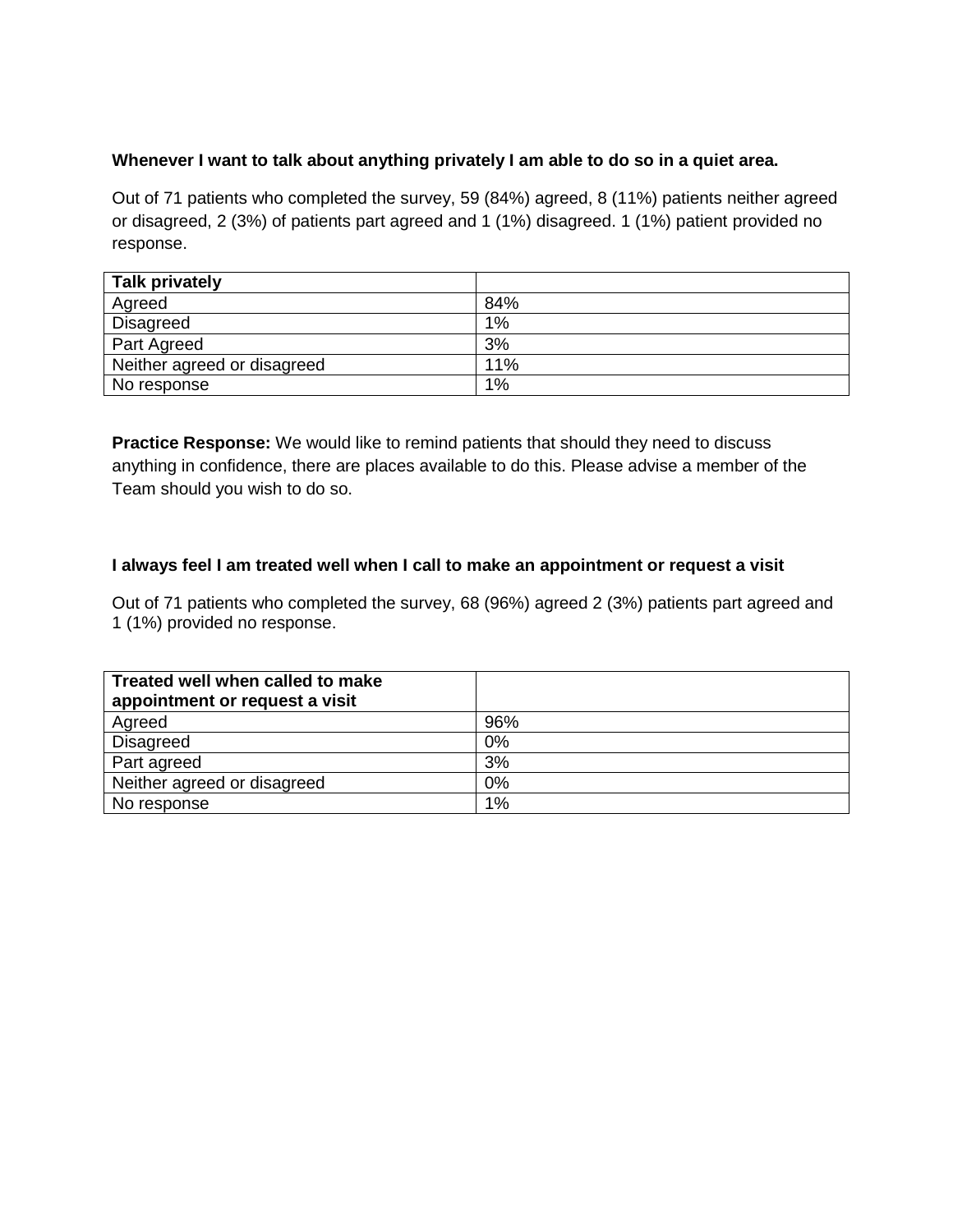# **I have confidence in the knowledge and abilities of the doctors, Nurses and others involved in providing my health care?**

 Out of 71 patients who completed the survey, 66 (93%) agreed, 2 (3%) patients part agreed and 1 (1%) patient disagreed. 2 (3%) patients provided no response

| <b>Confidence in doctors, Nurses and others</b> |     |
|-------------------------------------------------|-----|
| Agreed                                          | 93% |
| Disagreed                                       | 1%  |
| Part Agreed                                     | 3%  |
| Neither agreed or disagreed                     | 0%  |
| No response                                     | 3%  |

#### **I am always treated with dignity, respect and care by the doctors and staff.**

 Out of 71 patients who completed the survey, 66 (94%) of patients agreed, 3 (4%) patients part agreed and 1 (1%) patient neither agreed or disagreed. 1 (1%) patient provided no response.

| Treated with dignity & respect |     |
|--------------------------------|-----|
| Agreed                         | 94% |
| Disagreed                      | 0%  |
| Part Agreed                    | 4%  |
| Neither agreed or disagreed    | 1%  |
| No response                    | 1%  |

#### **My opinion is always taken into account when my treatment options are being discussed and agreed?**

 Out of 71 patients who completed the survey, 59 (84%) of patients agreed, 10 (14%) patients part agreed and 1 (1%) neither agreed or disagreed. 1 (1%) patient provided no response.

| Treatment options discussed & agreed |     |
|--------------------------------------|-----|
| Agreed                               | 84% |
| Disagreed                            | 0%  |
| Part agreed                          | 14% |
| Neither agreed or disagreed          | 1%  |
| No response                          | 1%  |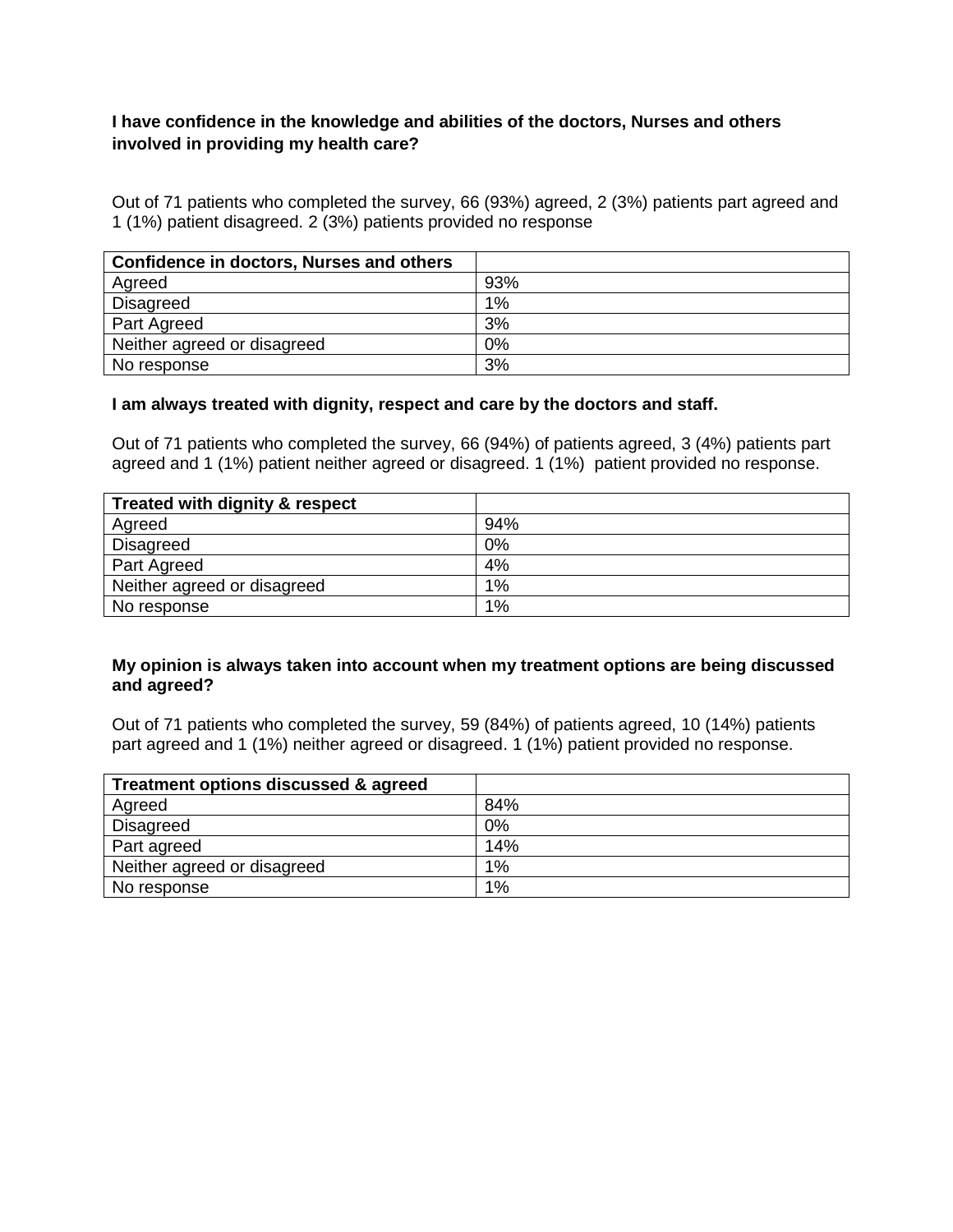## **Were you able to get an appointment on the same day or within the next 2 working days?**

 Out of 71 patients who completed the survey, 58 (82%) of the patients stated they could get an appointment on the day or within the next 2 working days, 7 (10%) patients stated they could not get appointments on the same day or within the next 2 working days and 1 (1%) patient stated they could not remember. 5 (7%) patients provided no response.

| Appointments same day or within next 2<br>working days |       |
|--------------------------------------------------------|-------|
| $\frac{Yes}{No}$                                       | 82%   |
|                                                        | 10%   |
| I cannot remember                                      | $1\%$ |
| No response                                            | 7%    |

## **I would know how to make a complaint about my treatment today if I needed to:**

 Out of 71 patients who completed the survey, 40 (56%) of patients knew the procedure, 13 (18%) patients were not aware and 16 (23%) patients were unsure. 2 (3%) patients provided no response.

| Yes I am aware    | 56% |
|-------------------|-----|
| No I am not aware | 18% |
| I am not sure     | 23% |
| No response       | 3%  |

## **Were you able to get through on the telephone lines with no problem?**

 Out of 71 patients who completed the survey, 64 (90%) patients said yes, 3 patients (4%) said no and 4 (6%) provided no response.

| Yes            | 90% |
|----------------|-----|
| No             | 4%  |
| No<br>response | 6%  |

#### **Did you get good service from the reception team?**

 Out of 71 patients who completed the survey, 70 (99%) patients said yes and 1 (1%) patient provided no response.

| Yes            | 99% |
|----------------|-----|
| No             | 0%  |
| No<br>response | 1%  |

**Action:** We are happy with the 99% scored and will continue to train all staff.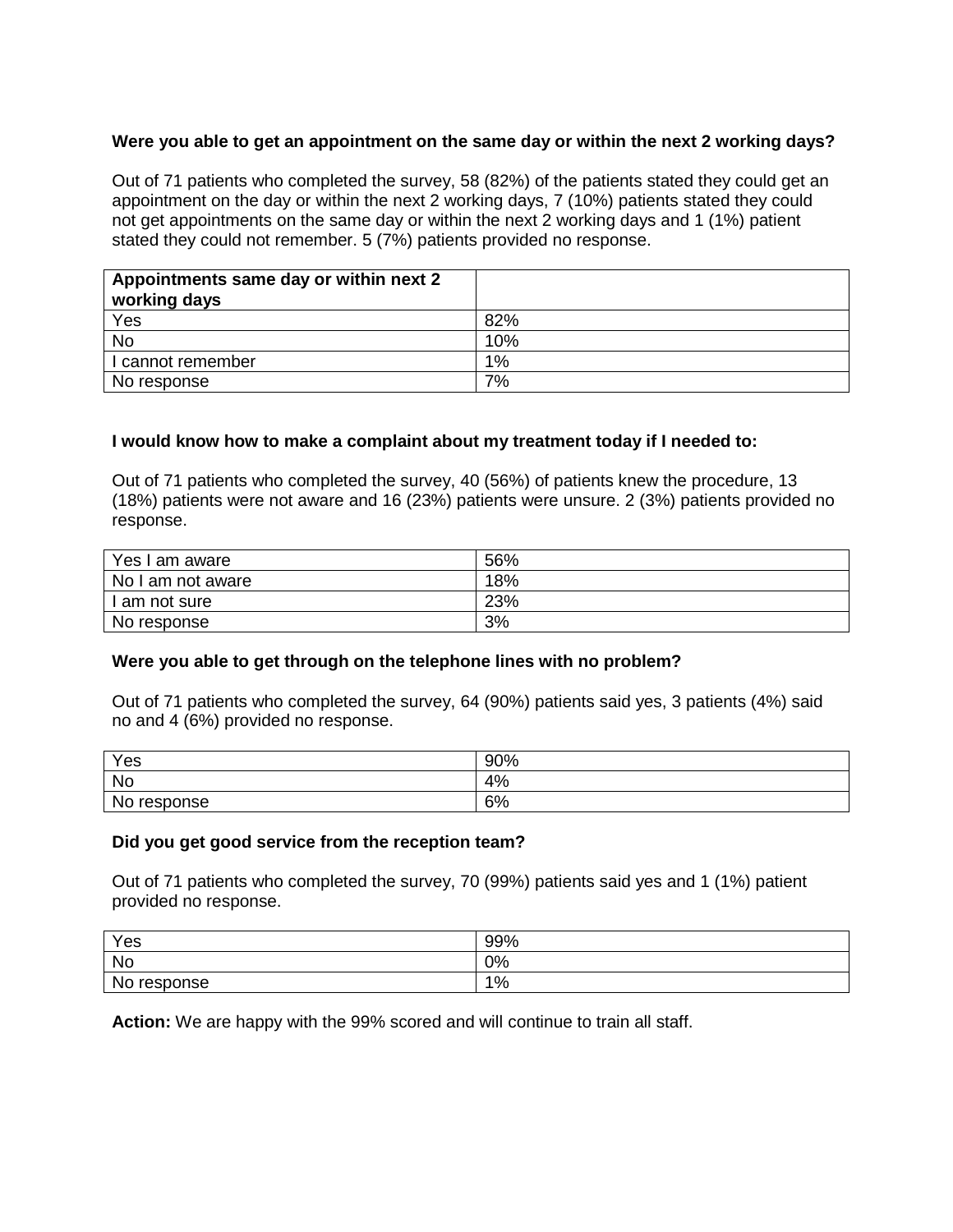#### **Is there any other feedback or suggestions about the surgery or staff that you wish to make?**

## **These comments are made in general.**

#### **Positive**

- Generally the team here are great. Very accommodating and friendly. Reception team always willing to go further to help.
- I recently changed doc, this surgery is much better, easier to get appt.
- Always friendly and accommodating.
- Staff always accommodating. I never have a problem especially when it comes to my children. I love the reception staff knows everybody's names, makes it that bit more personal. Thank you.
- Jo is very welcoming, it is lovely she goes the extra mile to remember patients names, and gives the best advice to suit the purpose. Extra helpful, since I joint the surgery have not personally got to know any other of the receptionist, I'm sure they are equally helpful. The doctors are always available when needed.
- The reception team are always polite and approachable and always try to accommodate my needs and my son's needs.
- The reception staff are so friendly and know everyone by name which makes it more welcoming. Always a clean and nice smelling practice.
- Great doctors. Excellent service at all times.
- Very lucky to have an excellent doctors surgery within my area plus the front of house staff are priceless.
- I have been with the practice for 6 years and have always been very pleased with the service and friendly staff.
- Always very professional and welcoming.
- Reception staff are extremely professional and friendly. I've never had any problems with any of the staff in 35 years I've been a patient. My Dr is always very understanding and helpful with my condition.

**Practice Response:** We would like to thank you for all of the positive comments, these have been shared across the team.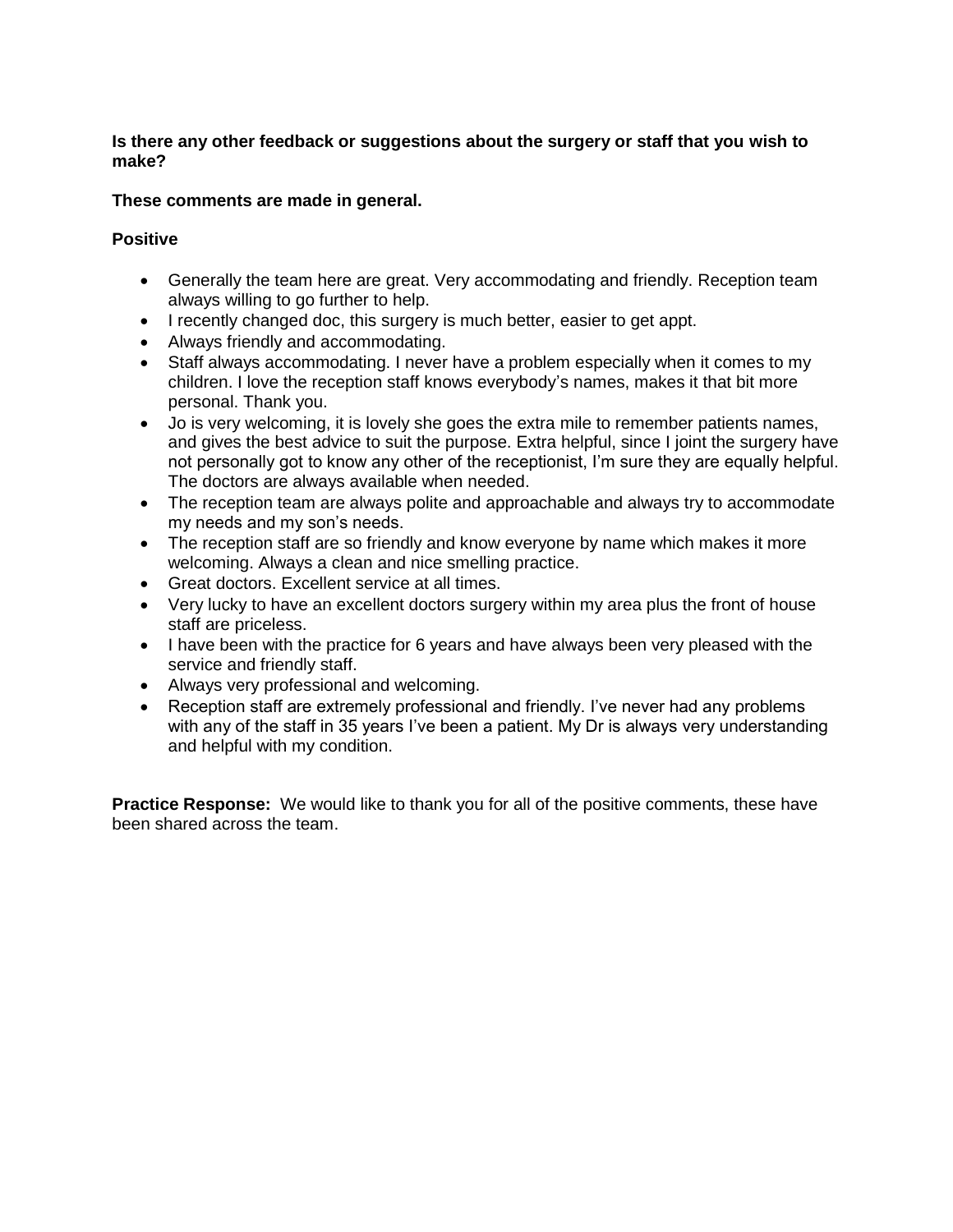## **Negative**

- It is difficult to book appointments in general as well as for suitable times.
- Appointment system inconvenient for work and childcare.
- I'm uncertain about the new appointment system.
- My only comment concerns the appearance outside by saying the practice looks very rundown and uncared for plus the massive holes in the car park.
- Door system is awkward for people with disabilities.
- Dr is very abrupt.

**Practice Response:** We would like to thank all those who gave feedback. We are in the process of trying out a new way of allocating appointments following on from feedback. We have provided more on the day appointments slots and we have reduced the timescale for booking in advance to 3 – 4 days. We have also allocated appointments for online booking as well as telephone consultations. We also work in conjunction with Richmond Medical Centre, Olton who provide extended and out of hours appointments. Please ask at Reception for more information.

information.<br>We will continue with the current system and monitor it. If you would like to discuss it further please do not hesitate to contact the Practice Manager.

 We have also commissioned a local gardener to tidy up the external area of the Practice. This should be completed by end of August.

#### **Other comments/suggestions**

- **The possibility to book appointments online.**
- **Review of the new appointment system and collection of statistics to allow comparisons between the number of people failing to keep booked appointments (DNA) for old and new booking system.**
- **I asked to speak with the practice manager, who was busy, so the receptionist took my number, but I never got a call back.**
- **Automatic doors would be great for buggies.**

**Practice Response:** We would like to thank all those who gave feedback.

 We would like to remind our patients that you can sign up to Online Services which enables appointments to be booked along with repeat prescription ordering. Please ask at Reception for more information. more information.<br>We are also in the process of producing DNA reports for display in the waiting area.

 We are sorry to hear that the Practice Manager was unavailable, please contact her for further discussion.